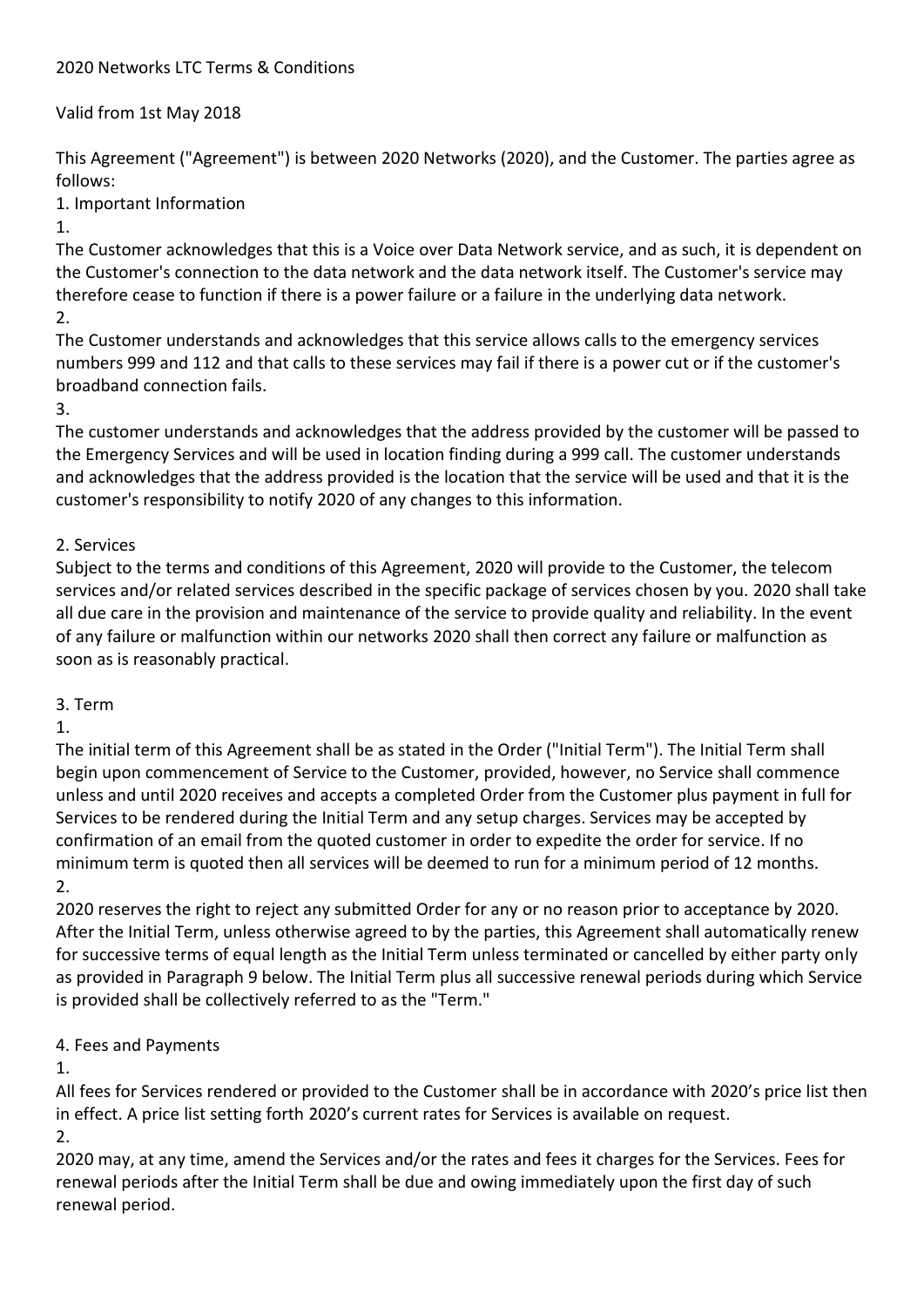3.

All users signing up for the 2020 service will be asked to read and agree to our terms and conditions before registration is completed. By agreeing to these terms and conditions the user agrees to abide to the terms and conditions.

4.

When the user purchases services or sets up an auto top up, the user grants 2020 continuous authority on the user's debit, credit card or direct debit until such time as the service(s) or auto top up are cancelled by the user and any outstanding monies have been paid. This includes all administration and porting fees. Should the user choose to cancel the user's monthly service(s) or auto top ups then 2020's continuous authority is immediately ceased.

5.

In the event that 2020 are unable to take a continuous authority payment from the user's card or bank then the user will be informed by email and will be prompted to make a payment to continue service. 6.

In the event that any amount due to 2020 remains unpaid, 2020, in its sole discretion, may immediately terminate this Agreement, and/or withhold or suspend Services.

7.

All taxes, fees and governmental charges relating to the Services provided hereunder (other than income taxes of 2020) shall be paid by the Customer.

8.

The customer will pay for all calls made from his account whether authorised or unauthorised. This includes, but is not limited to, calls made from fraudulent use of the account caused by hacking or any other form of unauthorised intrusion or use.

5. Security of Service

1.

The customer is wholly responsible for the safety and security of their 2020 account and the equipment used by them to access the 2020 network and services and must put in place such safeguards as necessary to prevent unauthorised use. The customer is responsible for all persons who use their username and password to access the service, whether authorised or not. 2020 accepts no responsibility for costs incurred by the customer from unauthorised usage of a customer's account

2.

2020 reserves the right to check the security of a customer's equipment or devices used to connect to its network if it reasonably believes that equipment on the customer's network may be at risk from external attack (hacking) or if they believe that its terms and conditions of use are not being followed.

6. Content and Customer's Responsibility

1.

2020 will exercise no control whatsoever over, nor have any responsibility or liability whatsoever for, the content of the information passing through its network. 2020 shall make no effort to validate any information passing through its network for content, correctness, usability or for any other reason. 2.

Any users causing in appropriate cpu (central processor unit) usage, system load, performing any illegal activities or misusing 999 / 112 services will be immediately suspended. 3.

Any users found on our servers which fit any of the descriptions above will be immediately disabled, removed, and are subject to a £1000.00 clean-up and service fee upon termination. On such accounts all monies outstanding must be paid and refunds for any remaining months will not be given. 4.

Customer conduct: 2020 will not tolerate bad language, verbal or threatening behaviour either via phone, email or any other form of communication 2020 expects that their Customer service and support representatives act in a polite and courteous manor at all times although when faced with over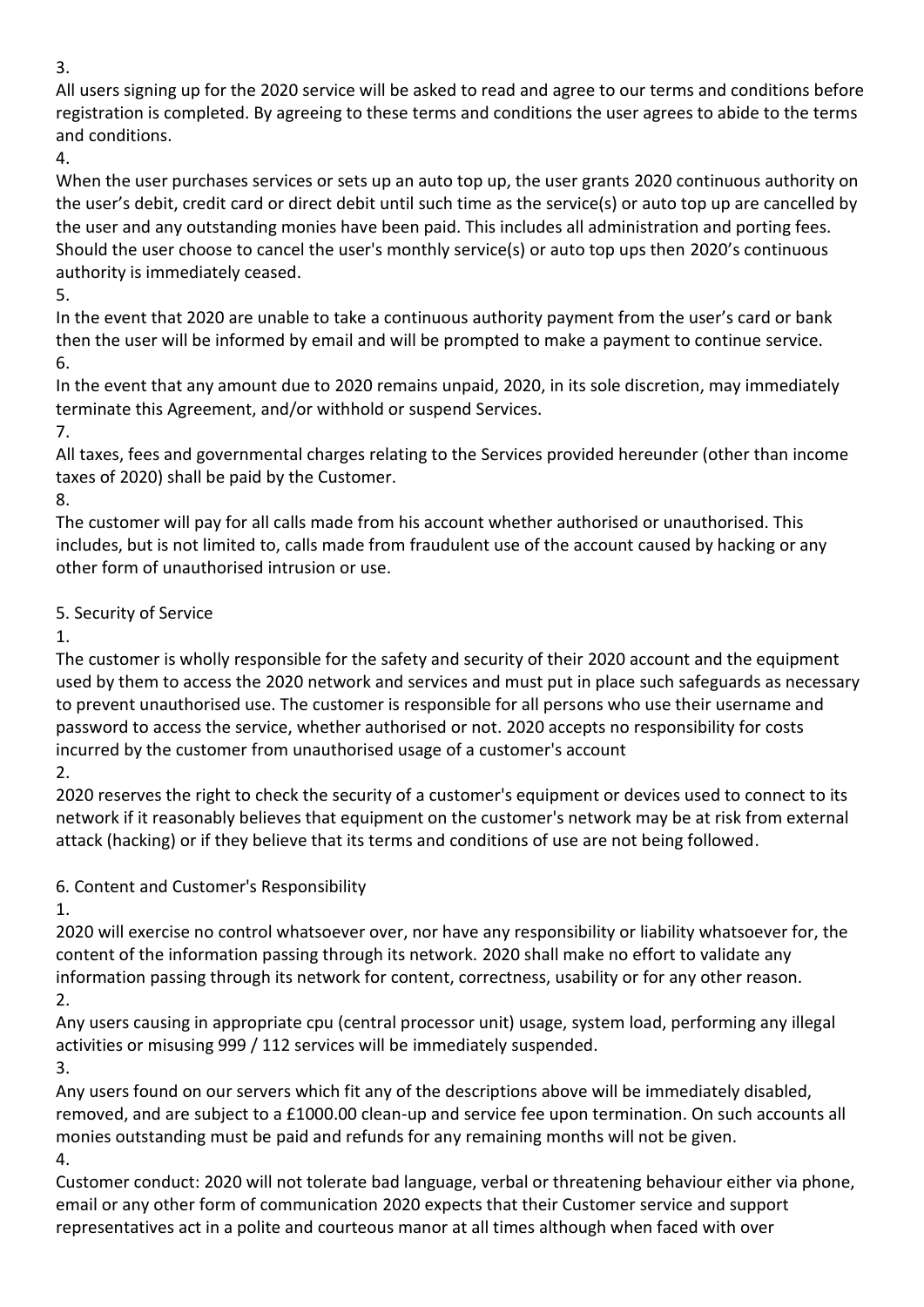demanding, threatening or abusive callers they are empowered to terminate calls and suspend a user's account pending investigation.

5.

2020 reserves the right to determine what constitutes abuse of their staff or services.

6.

Non-UK Telephone numbers: When ordering non-UK telephone numbers, you are obliged to conform to the telephone numbering regulations of the country concerned. This will normally mean that you must use the service from within the geographic numbering range you wish to order and you should register an account with 2020 from an address covered by the number range. Failure to do this may result in the loss of your number.

7.

Music on Hold. Licences: 2020 custom Music on Hold service is a storage only system. You are wholly responsible for ensuring that you have the appropriate rights and licences to play the music that you upload. If in doubt, consult the Performing Rights Society.

8.

Take Down. We will remove any content that is contrary to UK law, or considered inappropriate or indecent without consultation or prior notice and at our sole discretion.

9.

Customers are responsible for checking their invoice and contacting our accounts team with any questions or queries within 14 days of receipt of the invoice. 2020 will provide a maximum credit of three months on the services from the date of the query.

10.

Customers are required to keep their account in good order and ensure that they check their account on a regular basis by logging in to "The Hosted NTA Portal". All services are controlled by the customer using the on line control panel.

11.

Customers are responsible for the security and integrity of their own systems and network infrastructure. When contacting our customer services department, you will be asked for your account number and company name and any major programming changes should be made via email to our support team. 12.

Customers are required to keep their user details safe and secure and are responsible for security and integrity of their own local network and email addresses.

13.

From time to time, 2020 will email its customers with information that it judges necessary for the ongoing upkeep and maintenance of their accounts and with information about changes, updates and new services that have become available. The Customer agrees to accept these emails unless and until they cancel all active services on their account.

# 7. Warranty

The Customer agrees to use all 2020's Services and facilities, and any information obtained through or from 2020, at Customer's own risk. Customer acknowledges and understands that neither 2020, nor any of its employees, representatives, agents or the like, warrant that the Services offered or provided hereunder will not be interrupted or be error free, nor do they make any warranty or representation as to the results that may be obtained from the use of the Service or as to the accuracy, reliability or content of any information service or merchandise contained in or provided through the Service, unless otherwise expressly stated in this Agreement. 2020 specifically disclaims all warranties of any kind, including, without limitation, the warranty of merchantability and fitness for a particular purpose, whether expressed or implied, for the Service it is offering or providing hereunder.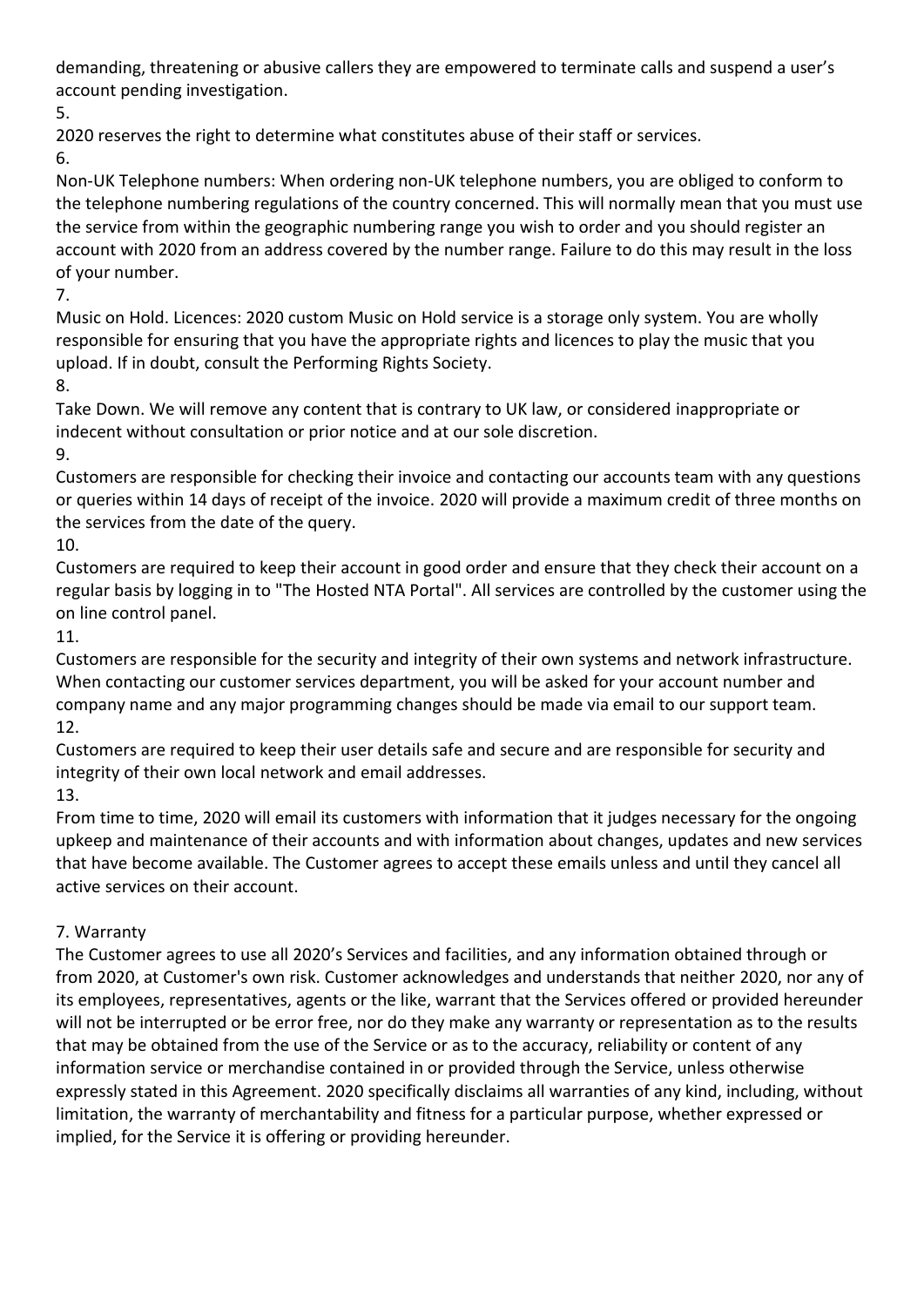### 8. Limited Liability

#### 1.

Under no circumstances, including negligence, shall 2020, its officers, agents or anyone else involved in creating, producing or distributing the Service hereunder be liable to the Customer or any third party, for any claims, causes of action or direct, indirect, incidental, special, or consequential, trebled, or punitive damages, that result or have alleged to have resulted from the use of or inability to use the Service; or that results from mistakes, omissions, interruptions, deletion of files, loss of data, errors, defects, delays in operations, or transmission or any failure of performance, whether or not limited to natural disasters, communications failure, theft, destruction or unauthorized access to 2020's records, programs or services. 2.

2020 further shall have no responsibility whatsoever to the Customer or any third party for the accuracy or quality of information obtained through or in connection with its Services provided hereunder. Notwithstanding the above, Customer's exclusive remedies for all damages, losses, costs or causes of actions from any and all claims, whether in contract, quasi-contract, statutory, tort including negligence, or otherwise, shall not exceed the amount which the Customer paid during the month immediately preceding the claim or the term of this Agreement, whichever is less.

## 9. Indemnification

The Customer shall defend, indemnify, save and hold 2020 harmless from any and all damages, demands, liabilities, losses, costs and claims, including, without limitation, reasonable attorneys' fees, compensatory damages, punitive damages, trebled damages, and statutory damages (hereinafter "Liabilities") asserted against 2020, its agents, its Customers, servants, officers and employees, that may arise or result from any service provided or performed or agreed to be performed by the Customer, its agents, employees or assigns or any product distributed, offered or sold by the Customer, its agents, employees or assigns.

### 10. Termination

This Agreement may be terminated: (i) by 2020, without cause, by giving the other party 30 days prior written notice; (ii) by 2020, at any time, upon 20 days' prior notice if in the sole judgment of 2020, The Customer breaches any material provision of this Agreement and has not cured same by the end of the 20 days; (iii) by 2020 in the event of non-payment by the Customer as provided in Paragraph 3 above; and (iv) by 2020, at any time, without notice, if, in 2020's sole judgment, the Customer is in violation of any terms or conditions of 2020's Usage Policy.

## 11. Notice

All notices must be sent either in writing or by email, except as otherwise expressly provided herein that a notice must be in writing. All notices to 2020 shall be delivered to its address stated below or its email address as provided. All notices to the Customer shall be delivered to its mailing address or its email address as provided on the Order. The parties may change their respective address by notice delivered to the other party. All notices delivered in writing must be sent either by overnight courier or certified mail, return receipt requested. Evidence of successful transmission of all notices delivered by email must be retained by the delivering party.

## 12. Miscellaneous

This Agreement sets forth the entire agreement between 2020 and The Customer with respect to the subject matter hereof and supersedes all previous representations, understandings or agreements and shall prevail notwithstanding any variance with terms and conditions of any other prior writing between the parties. If any provision of this Agreement is held to be invalid by a court of competent jurisdiction, then the remaining provisions shall nevertheless continue in full force and effect. The Customer may not transfer or assign this Agreement without 2020's prior written consent. This Agreement shall be governed by the laws of England and all claims concerning this Agreement shall be brought exclusively in English courts located in England. The parties hereby consent to submit to the jurisdiction of such courts and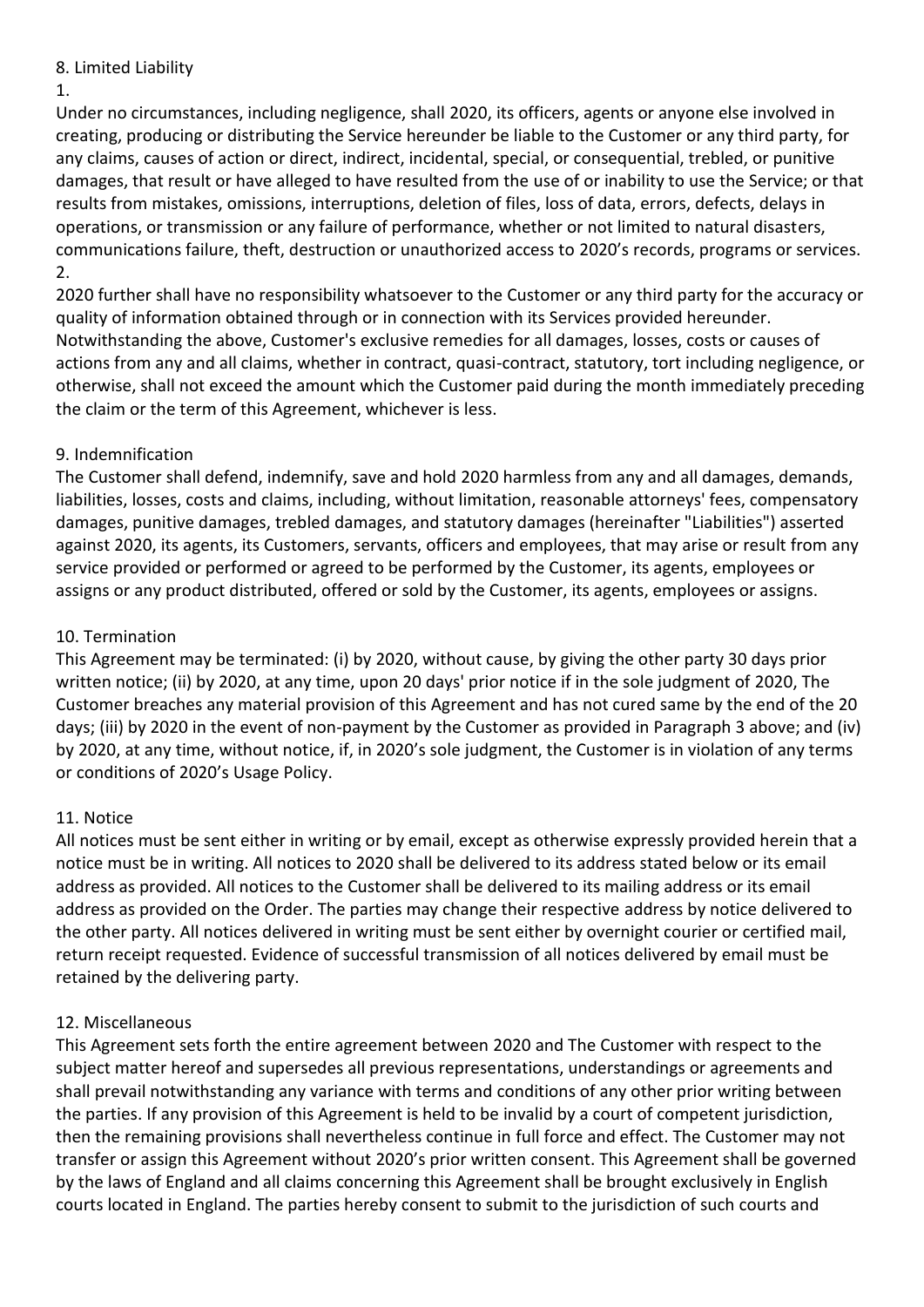waive any personal jurisdiction or venue defences concerning said forum. The Customer is deemed to have agreed to this Agreement, when commencing use of any of 2020's services.

## 13. Refund and RMA Policy

1.

Equipment Purchase. 2020 will honour their money back guarantee when the Customer has returned all equipment that has been supplied to them. If you have simply changed your mind about any item ordered, and you wish to return it, you can do so provided you inform us of your decision within 14 days of receipt. The item must not be used and must be 'as new' when returned to us. Customers can email support and to request an RMA number. You then have 28 days to return the goods to the address you will be provided with.

 $2<sub>1</sub>$ 

Once we have received the items, we'll issue a refund for the product. All equipment must be returned complete and in its original packaging and in an "as new condition" With the exception of goods delivered incorrectly or that are faulty on arrival, the cost of return carriage is your responsibility.

### 3.

Calling credit and Services. No refunds will be given on cancellation for prepaid calling credits, or any of our monthly services.

## 14. Dormant Accounts

Any calling credit and any other assets left on an account that has been dormant for longer than 6 months will be deleted and is not refundable.

## 15. Call Recording

Please note that calls to 2020 may be recorded to help us in dispute resolution and for training purposes

## 16. Cancellation of VoIP Service

2020's VoIP services can be cancelled at any time after the initial term has expired however this must be done by the customer emailing our support and accounts team with 30 days notice. After cancellation, 2020's services will continue until the expiry of the balance of the 30-day billing period. Part month refunds are not given.

17. Cancellation of Internet Connectivity Services

1.

Cancelled services will continue to function and be billed for until a cessation notification is received from BT Wholesale Services or other provider and all internal processes are complete. The customer will also be required to pay the service cease fees upon cancellation of their service.

2.

Unused parts of monthly billed services are not refundable.

## 18. Porting Numbers Away From 2020

1.

We will only accept porting instructions from the individual named on the 2020 account.

2.

In the event of a dispute over the customer's right to port, the original name on the account will be taken as ownership and the customer may be asked for proof of identity before any porting request is accepted.

## 19. Dispute Resolution and Contact Information

In the event of a dispute between 2020Networks (2020) and the Customer, the Customer in the first instance should contact 2020 direct. Full company details are shown below. In the unlikely event that a complaint cannot be settled locally, the ITSPA Code of Practice contains an easily accessible dispute resolution scheme for the purpose of bringing such complaint to a satisfactory conclusion.